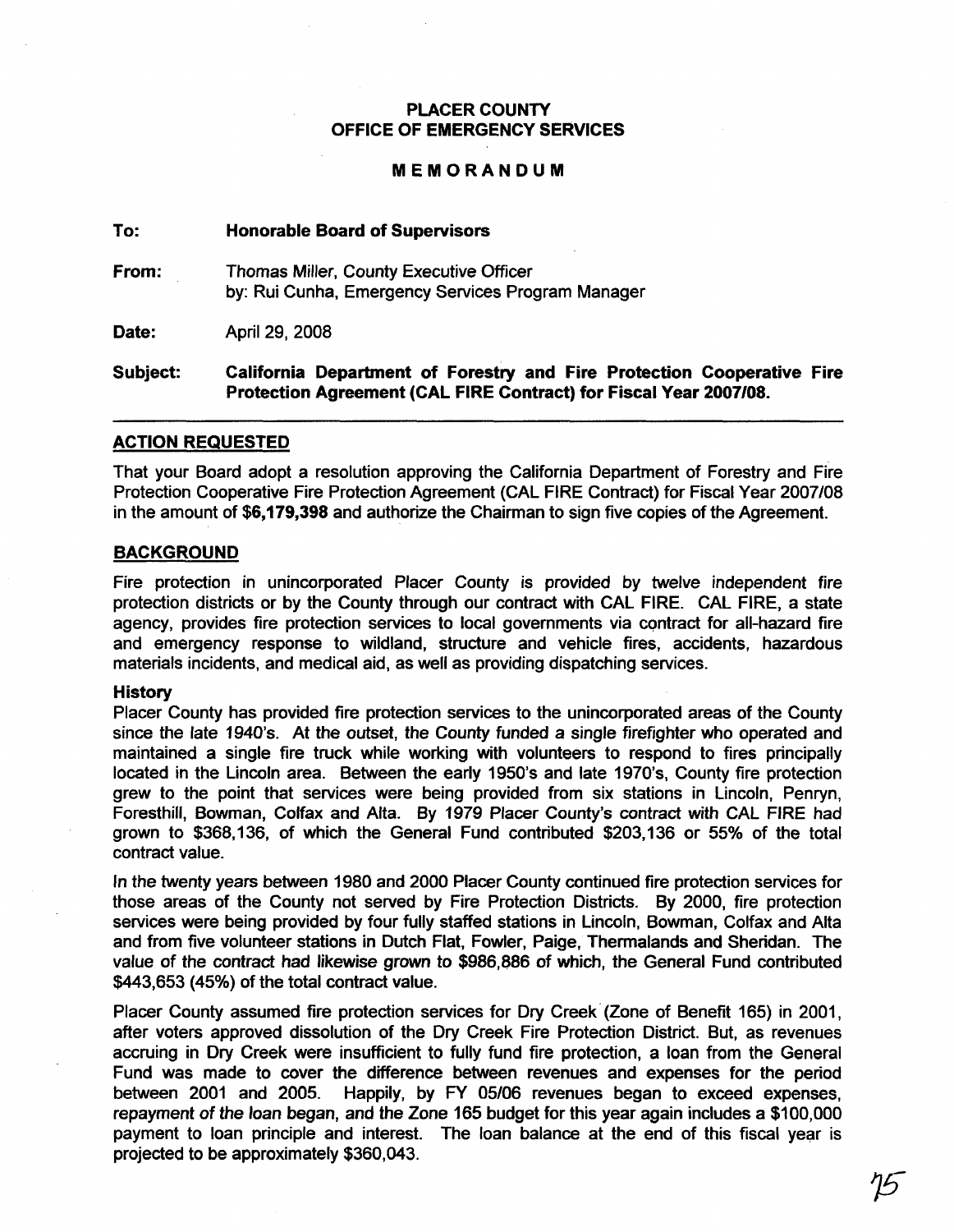Board Memorandum CAL FIRE Contract 2007-2008 Director of Emergency Services April 29, 2008 Page 2 of 2

In 2003, the United Auburn Indian Community (UAIC) solicited and ultimately entered into an agreement for the County to provide fire protection and advanced life support services for its Casino on Athens Avenue. Service was to be provided from a station UAIC would build at the Casino (ultimately 'completed in 2003). UAIC continues to fully fund annual operations and maintenance costs for the Station.

Finally, Placer County assumed fire protection for the former Placer Consolidated Fire Protection District area in April 2006 at the request of the District's Board of Directors. FY06/07 was the first full year of operations in the newly renamed North Auburn/Ophir Fire (or Zone of Benefit 193). The addition of stations in North Auburn and Ophir, and an engine company at CAL FIRE Station 10 in Bowman adds over \$2,000,000 to County contract costs. However, revenues accruing from the North Auburn, Ophir, and Lone Star communities are adequate to cover the additional contract costs.

#### Current System

Placer County currently provides year-round, all-hazards fire and emergency services over approximately 475 square miles of unincorporated county area, or nearly one third of the County. The area served has a popUlation of approximately 45,000, and service is provided by 60 full time firefighters from eight fully staffed, 24-hour/day fire stations located in Alta, Colfax, Bowman, North Auburn, Ophir, Lincoln, the Sunset Industrial Area, and Dry Creek. In addition, the system supports community volunteer firefighters operating from stations in Dutch Flat, Fowler, Paige, Thermalands, Lone Star, and Sheridan. There are nearly 100 active or semiactive volunteers in the Placer County Fire system operating and maintaining 54 County-owned fire engines, support vehicles and apparatus. The estimated value of County-owned property and equipment is approximately \$20,000,000.

In addition to services listed above, CAL FIRE manages the City of Colfax Volunteer Fire Department and assists the city with fire inspection and land development functions. These services are fully funded by the City of Colfax in a separate agreement with the County.

#### FISCAL IMPACT

The \$6,179,398 contract value represents an approximate 5.6% increase over the FY 06/07 contract of \$5,851,482. The increase, \$327,916, is attributable to an increase in benefit rate from 51.98% to 56.11%, an increase in administrative rate from 9.92% to 10.65%, an increase in unplanned overtime charges, and normal longevity pay and salary increases for existing employees.

The General Fund contribution to this FY07108 contract is \$420,469 or 6.8% of the total value. The FY06/07 General Fund contribution was \$419,823 or 7.2% of its total value.

#### Available for Public Review at the Office of the Clerk of the Board

Placer County / California Department of Forestry and Fire Protection Contract FY 07/08

#### Attachments:

Resolution